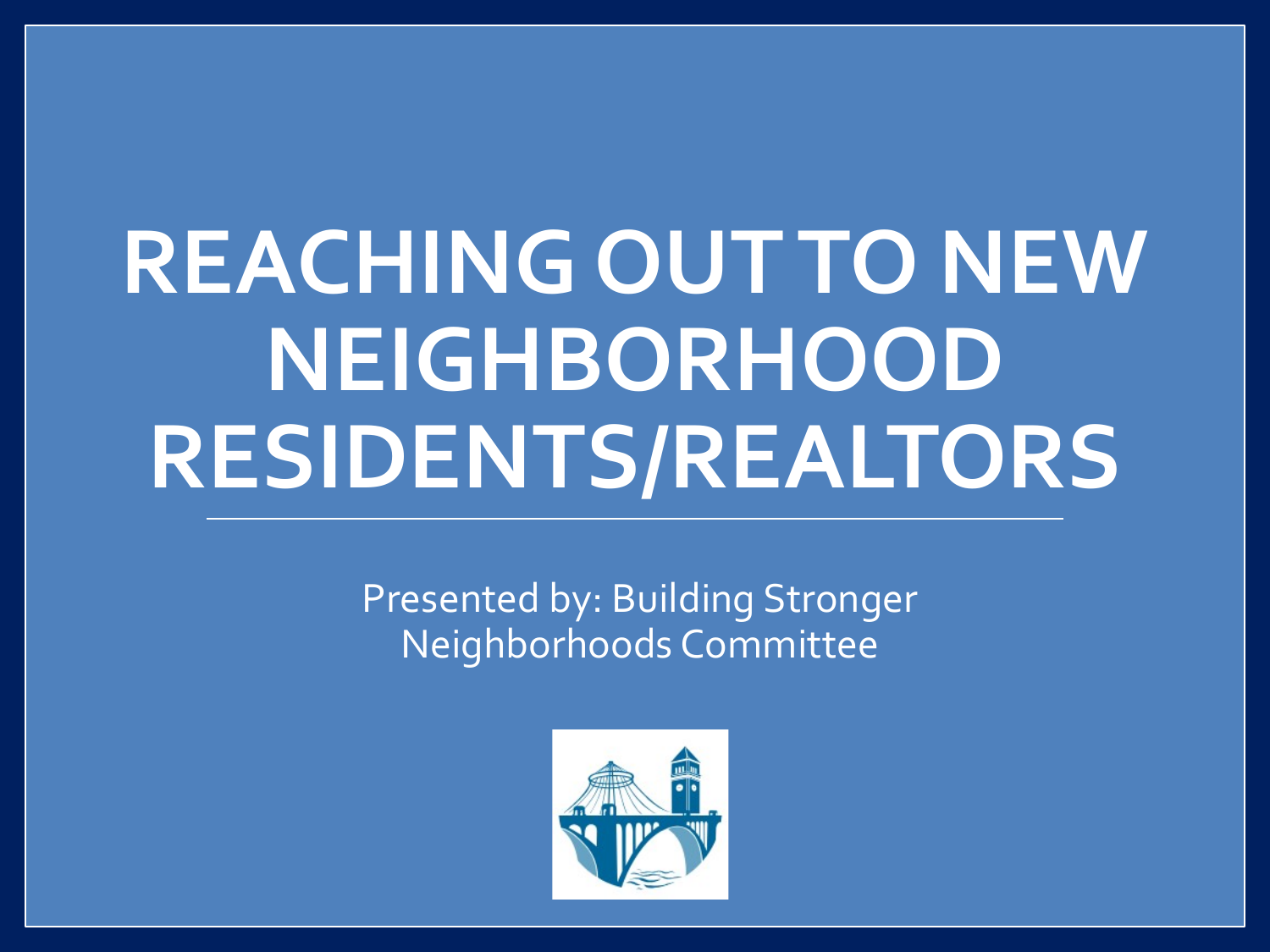#### **Neighborhood Welcome Packets**



- A very powerful and positive outreach effort for a Neighborhood Council is a welcome packet / bag or whatever items the council chooses to use to welcome new residents to your neighborhood.
- How do you pay for the welcome items? There are a few options that neighborhoods have taken advantage of to fund their Welcome Bags:
	- The Neighborhood Councils can use their Neighborhood engagement grant *(permitted only if welcome bags are designed to increase participation in their respective Neighborhood Councils and overall engagement at the neighborhood level)*
	- Donations of bags from local businesses could be secured through donation requests
	- For environmentally friendly options, ditching the bag all together or using reusable grocery totes is another option.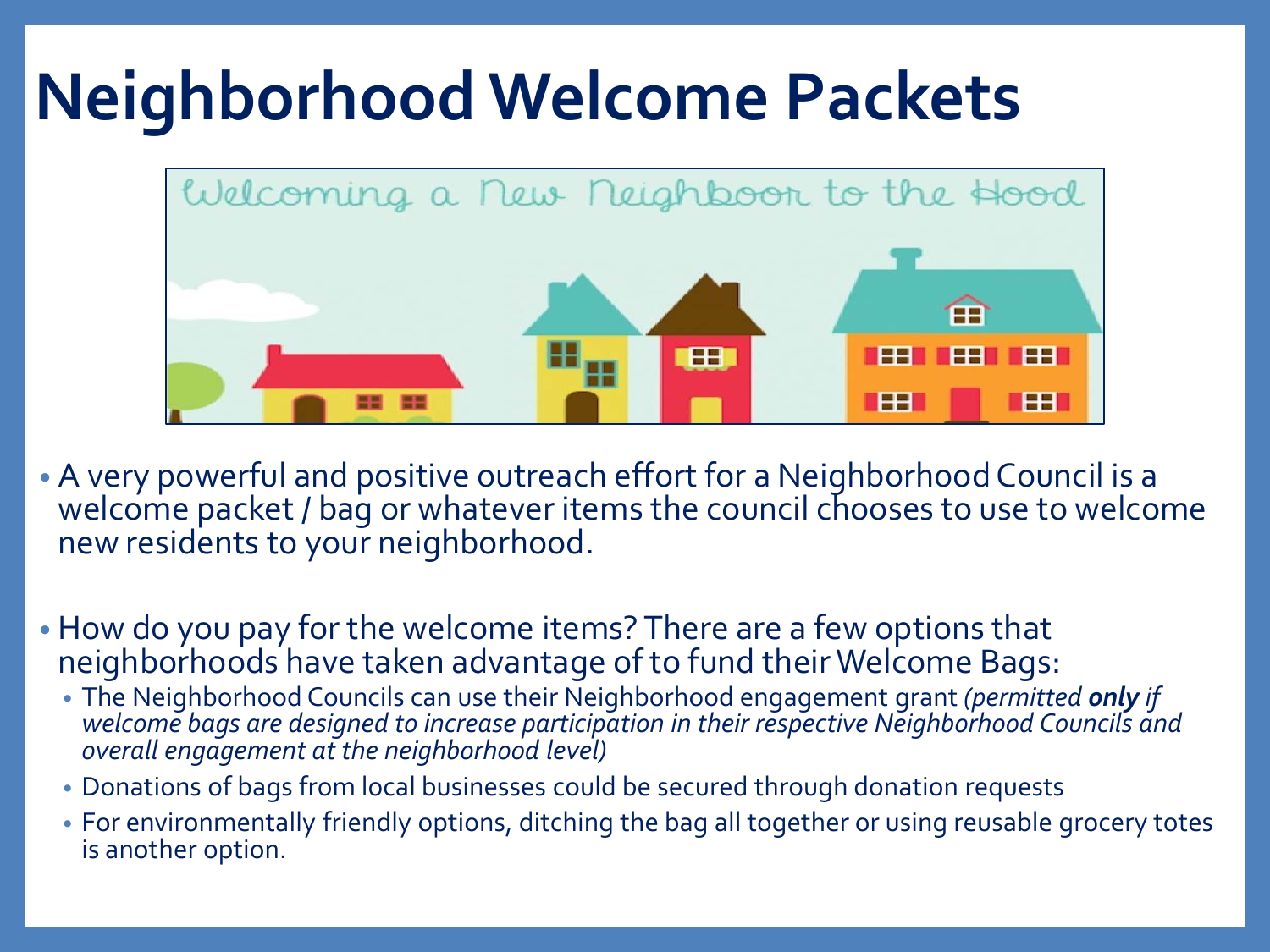## **Neighborhood Welcome Packets**

- The first decision point is what type of bag / packet the Neighborhood Council would like to use to welcome new residents.
	- If using Neighborhood Grant funding, you will need to contact the Office of Neighborhood Services for printing instructions.
	- We have used Sign Factory down town, but processed the billing through City Hall printing.
- The second decision point is how the neighborhood council wants to track the new residents.
	- Could use the neighborhood meeting sign-in sheets for the tracking.
	- Could use Nextdoor new resident.
	- Can track the new / relocated residents through real estate sales database notification.
		- This will not easily track rentals.
		- To track rentals, the Neighborhood Council will need to rely on resident feedback.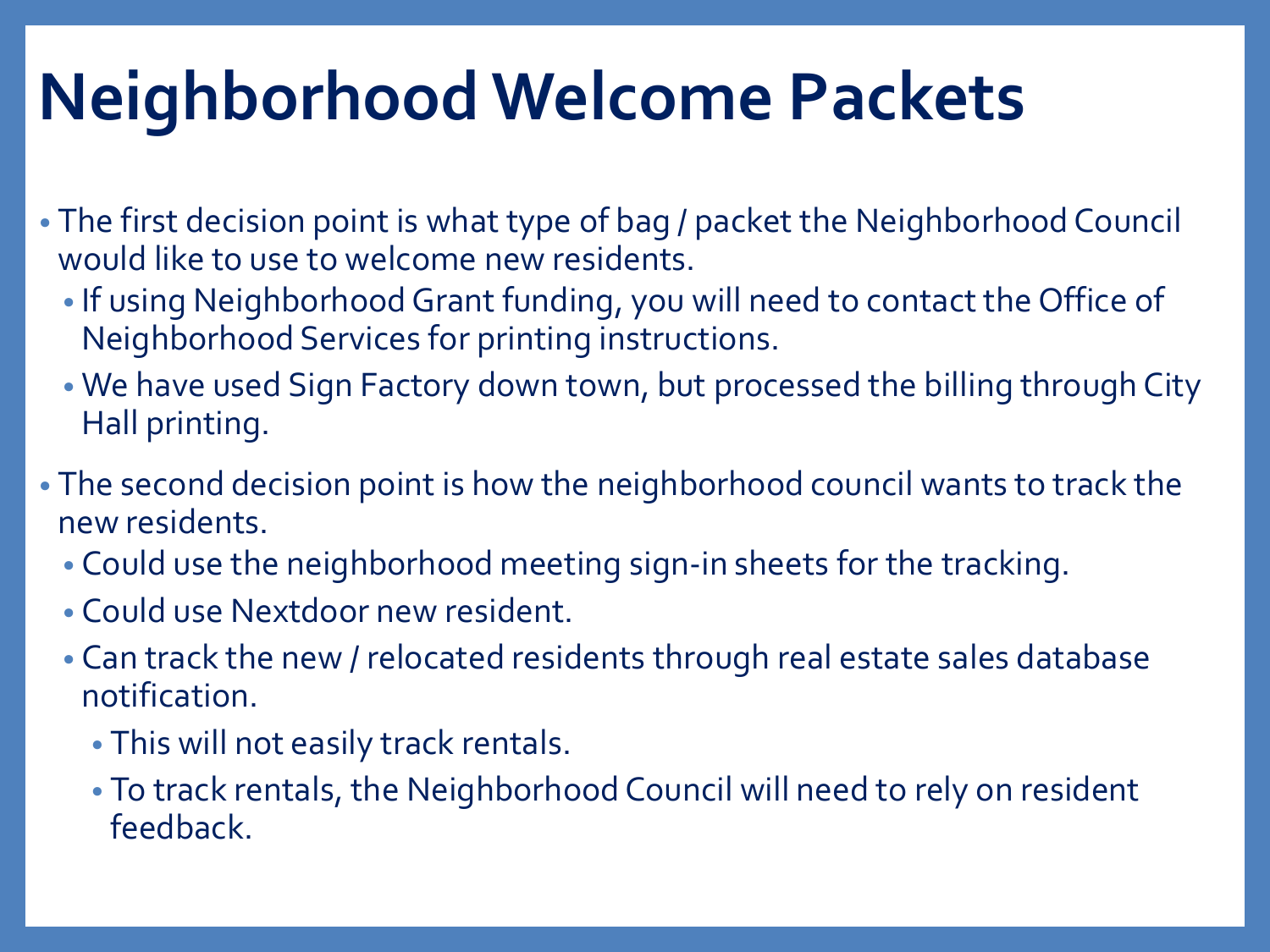## **Welcome Bags Can Include**

- Neighborhood Brochure
- Voucher for free Neighborhood item
- Coupons from other local businesses.
- Visit Spokane Packet
- Spokane Transit Info
- Avista Info
- Spokane utilities water dept.
- Spokane Fire Department
- COPS info
- Spokane Historic Association packet for the neighborhood
- Spokane Library information
- Local Business information
	- This could become a means of sponsorship
- Anything creative / interesting to your neighborhood